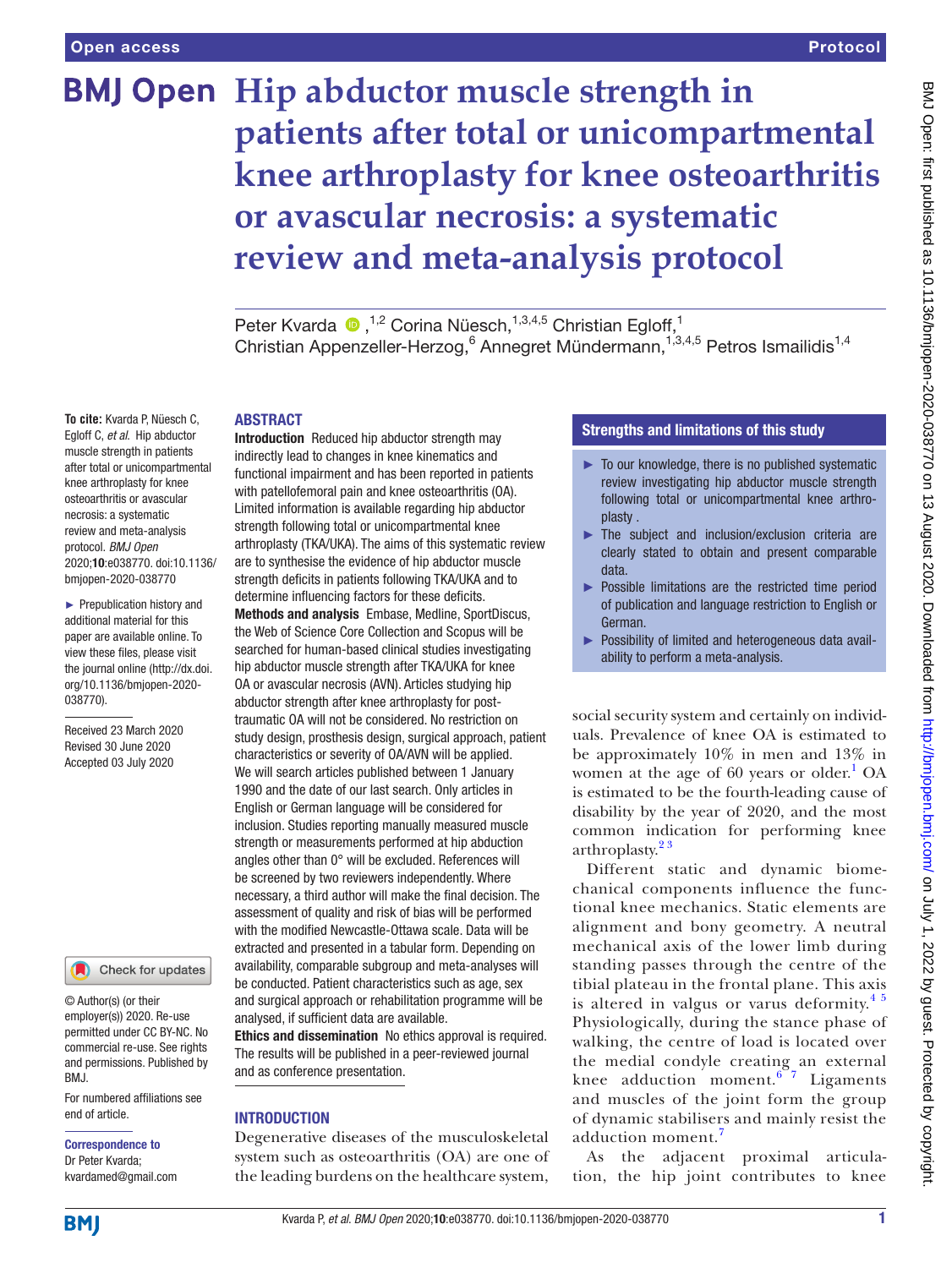biomechanics. The hip abductor muscles abduct the femur, facilitate pelvic stability during single leg stance and walking, and directly affect the tibiofemoral and patellofemoral joint kinematics. Moreover, the hip abductor muscle group controls the internal rotation of the femur.<sup>[8](#page-4-5)</sup> In case of hip abductor muscle strength deficit, the contralateral pelvic side drops while walking, a condition known as 'trendelenburg gait'<sup>[9](#page-4-6)</sup> because the external hip adduction moment cannot be sufficiently balanced by the internal hip abduction moment primarily generated by hip abductor muscles. This can be compensated by leaning the trunk towards the support limb and shifting the centre of mass over the support limb and reduce the hip adduction moment.<sup>[8](#page-4-5)</sup> The protective effect of greater internal hip abduction moment has also been reported in terms of reduced medial tibiofemoral OA progression.<sup>[10](#page-4-7)</sup> Moreover, patellar tracking can be also altered and cause knee pain. $11-13$  Isokinetic measurements have shown that hip abductor muscle weakness is present in patients with knee  $OA<sup>14-15</sup>$  In a recent systematic review, Deasy *et al* reported hip abductor weakness in patients with knee OA.<sup>[16](#page-4-10)</sup>

Current non-surgical treatment modalities aiming alleviate and control symptoms, nonetheless today the only treatment for severe knee OA is total or unicompartmental knee arthroplast (TKA/UKA).<sup>1718</sup> Reduced hip abductor muscle strength can implicate compromised functional and performance-based outcome after TKA/UKA, and hence maintaining and strengthening of the hip abductor muscles are clinically relevant factors in patients undergoing TKA or UKA.<sup>19-21</sup> However, to date, studies investigating hip abductor muscle strength in patients undergoing TKA or UKA are scarce. In addition to outcome evaluations, quantitative assessment of muscle strength is important to understanding factors influencing surgical outcome. In contrast to knee flexor/extensor muscle strength, the impact of hip abductor muscle strength deficit in patients with TKA/UKA is currently poorly understood. The following questions remain unanswered:

- ► Do patients after unilateral TKA/UKA experience a muscle strength deficit in their operated compared with their unoperated side?
- ► How long after TKA/UKA does this deficit persist?
- Does the strength deficit after knee arthroplasty differ between patients with total vs unicompartmental arthroplasty?
- ► Are hip abductor muscle strength deficits after TKA/ UKA influenced by preoperative and postoperative knee alignment, patient characteristics or rehabilitation programmes?

Therefore, the aim of the proposed systematic review is to synthesise the evidence of hip abductor muscle strength deficits in patients following TKA/ UKA and to determine influencing factors for these deficits. The results of the proposed systematic review will provide extended information for physicians in

<span id="page-1-0"></span>Table 1 The Population, Intervention, Comparison, Outcome, Study design process<sup>2</sup>

| <b>Item</b>                                                 | <b>Specification</b>                                                                                                                                                                           |
|-------------------------------------------------------------|------------------------------------------------------------------------------------------------------------------------------------------------------------------------------------------------|
| Population or<br>participants and<br>conditions of interest | Patients with OA or AVN of the knee<br>(any age, gender and severity)                                                                                                                          |
| Interventions                                               | TKA/UKA                                                                                                                                                                                        |
| Comparisons or<br>control groups                            | For comparison between limbs of<br>the same subject: asymptomatic<br>contralateral hip and knee<br>For comparison between<br>patients and heathy individuals:<br>asymptomatic control subjects |
| Outcomes of interest                                        | Muscle strength of hip abductors                                                                                                                                                               |
| Study designs                                               | Any study design, published<br>studies, conference abstracts to be<br>considered                                                                                                               |

AVN, avascular necrosis; OA, osteoarthritis; TKA/UKA, total or unicompartmental knee arthroplasty.

the interest of improving patient management and outcome.

#### METHODS AND ANALYSES

The protocol was developed following the Preferred Reporting Items for Systematic Reviews and Meta-Analyses Protocols (PRISMA) guideline<sup>22</sup>(online supplementary [file A\)](https://dx.doi.org/10.1136/bmjopen-2020-038770). Bibliographic database searching was initiated on 19 December 2019. The review was submitted for registration prospectively in PROSPERO on 5 January 2020 and the expected completion date is 1 July  $2020.^{23}$  $2020.^{23}$  $2020.^{23}$  We designed the study question using the Population, Intervention, Comparison, Outcome, Study design strategy  $(table 1).<sup>24</sup>$  $(table 1).<sup>24</sup>$  $(table 1).<sup>24</sup>$  $(table 1).<sup>24</sup>$ 

#### Eligibility criteria

#### Inclusion criteria

Human-based clinical studies reporting on hip abductor muscle strength after primary TKA/UKA will be considered for inclusion. Case studies will not be considered for inclusion. No other restriction regarding the study design will be applied to broadly capture all possible appropriate studies. No restriction on operative approach, prosthesis design, age and sex of the patients or severity of OA/AVN will be placed. In order to avoid capturing irrelevant, methodologically inappropriate studies the date of publication will be limited to a time period from 1 January 1990 to the date of our last search. The limit of follow-up will be set to 24 months postoperatively.

#### Exclusion criteria

Studies published before 1 January 1990 or in a language other than English or German, not reporting absolute values of hip abductor muscle strength or torque ratios or reporting hip abductor strength measured with handheld manometer/dynamometer or at a hip abduction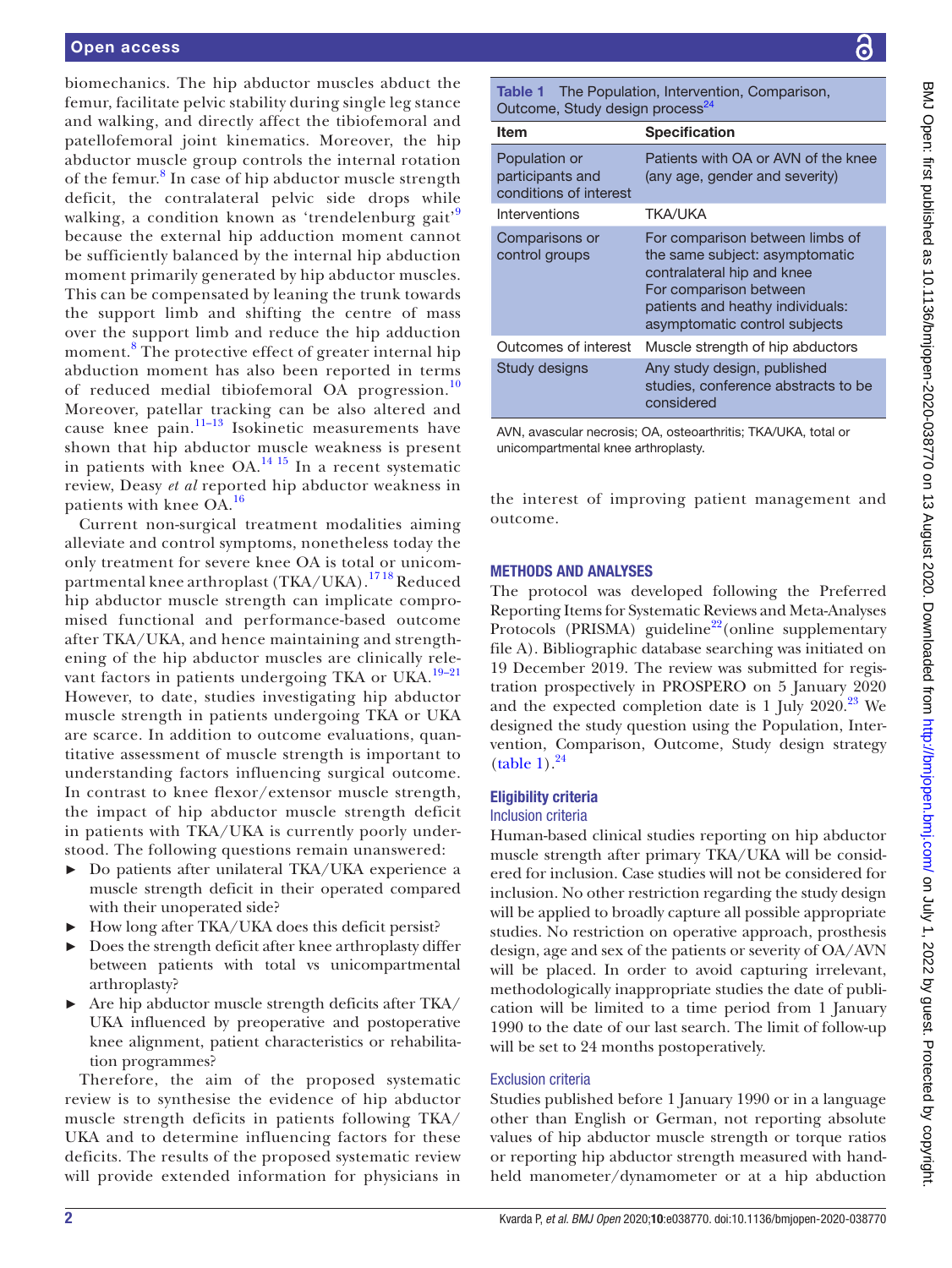angles other than 0° will be excluded. Articles reporting post-traumatic indications for TKA/UKA or reporting measurements following revision TKA/UKA will not be considered for inclusion.

#### Methodological considerations

Studies reporting isokinetic or isometric measurements of hip abductor muscle strength at a 0° hip abduction angle using a dynamometer will be considered for inclusion. Manual measurements are not reliable and not directly comparable with measurements taken by electronic dynamometers. Measurements at hip abduction angles other than 0° do not represent relevant muscle function/strength during walking and standing. Moreover, the exclusion of these studies will allow to collect standardised, comparable data facilitating meta-analysis.<sup>[25](#page-4-16)</sup>

#### Information sources and search strategy

Text word synonyms and database-specific subject headings for knee OA, knee arthroplasty and hip abductor function will be used. We will search the electronic databases Embase via embase.com, Medline via Ovid, SportDiscus via EBSCOHost, the Web of Science Core Collection and Scopus ([online supplementary file B](https://dx.doi.org/10.1136/bmjopen-2020-038770)). In the primary search no language restrictions will be applied. Time period of the search will be limited to articles published after 1 January 1990. References will be exported to Endnote X9 (Clarivate, London, UK) and deduplicated. The detailed search strategy can be found in the supplementary document.

### Study records: data management, selection process and data extraction

Titles and abstracts of all retrieved references will be independently reviewed and screened by two reviewers (PK and PI) to identify studies that potentially meet the inclusion criteria. All potentially relevant references will be collected in full text and independently assessed by two reviewers (PK and PI). Any disagreements regarding eligibility will be resolved by consensus and by necessity, a third review author (AM) will make a final decision. To find possible additional studies, we will screen the bibliographic references of all included articles as well as the citations of those that are indexed in Scopus or Web of Science. The study selection process will be presented in form of a PRISMA diagram.<sup>22</sup> Data from the full texts will be extracted and entered into a standardised excel data entry form by PK and PI based on piloting extractions. The information to be extracted can be found in [table](#page-2-0) 2. We will contact corresponding authors when the necessary data are missing or unclear. Potential conference abstracts will be considered for inclusion only if appropriate data are available for the outcomes of this study. We will contact principal investigators and/or corresponding author(s) twice by email in case of conference abstracts to collect their results. The data extraction will be crosschecked independently.

<span id="page-2-0"></span>Table 2 Data that will be extracted from every study included in the review

#### No Description

| Authors and year of publication |
|---------------------------------|
|                                 |

- 2 Country of origin of the study
- 3 Type of study
- 4 Study population
- 5 Study completion rate
- 6 Diagnosis
- 7 Surgical approach: medial parapatellar; modified medial parapatellar according to Insall; subvastus; midvastus; trivector retaining; lateral; lateral with tuberositas osteotomy<sup>2</sup>
- 8 Study population demographics
- 9 Preoperative and postoperative frontal and sagittal plane knee alignment
- 10 Measurement methods
- 10a Isometric/isokinetic strength measurement
- 10b Angle of isometric measurement/velocity of isokinetic measurement
- 10c Patient position during the measurement (lying supine/ side-lying/standing)
- 11 Comparators: healthy individuals; asymptomatic contralateral side; no comparator
- 12 Total duration of follow-up (weeks/months after the operation)
- 13 Measurement stages (preoperative, follow-up in weeks/months after the operation)
- 14 Information regarding the rehabilitation protocols
- 15 Outcome (mean values, standard deviations (SDs) and confidence intervals (CIs))
- 15a Absolute values of hip abductor torque in patients after TKA/UKA, or in asymptomatic control groups
- 15b Torque ratio (operated side/contralateral hip) of hip abductors in patients after TKA/UKA
- 15c Change in hip abductor torque / hip abductor torque ratio from baseline to each follow-up
- 15d Differences in hip abductor torque / torque ratios between patientsafter TKA/UKA and healthy control groups.
- 16 Authors conclusions
- 17 Information regarding risk of bias

TKA/UKA, total or unicompartmental knee arthroplasty.

### Outcomes and prioritisation

#### The main outcomes will be

- 1. Absolute values of isometric/isokinetic hip abductor torque in patients following TKA/UKA, or in asymptomatic control groups.
- 2. Torque ratio (ipsilateral hip/contralateral hip) of hip abductors following TKA/UKA.
- 3. Change in hip abductor torque/hip abductor torque ratio from baseline to each follow-up.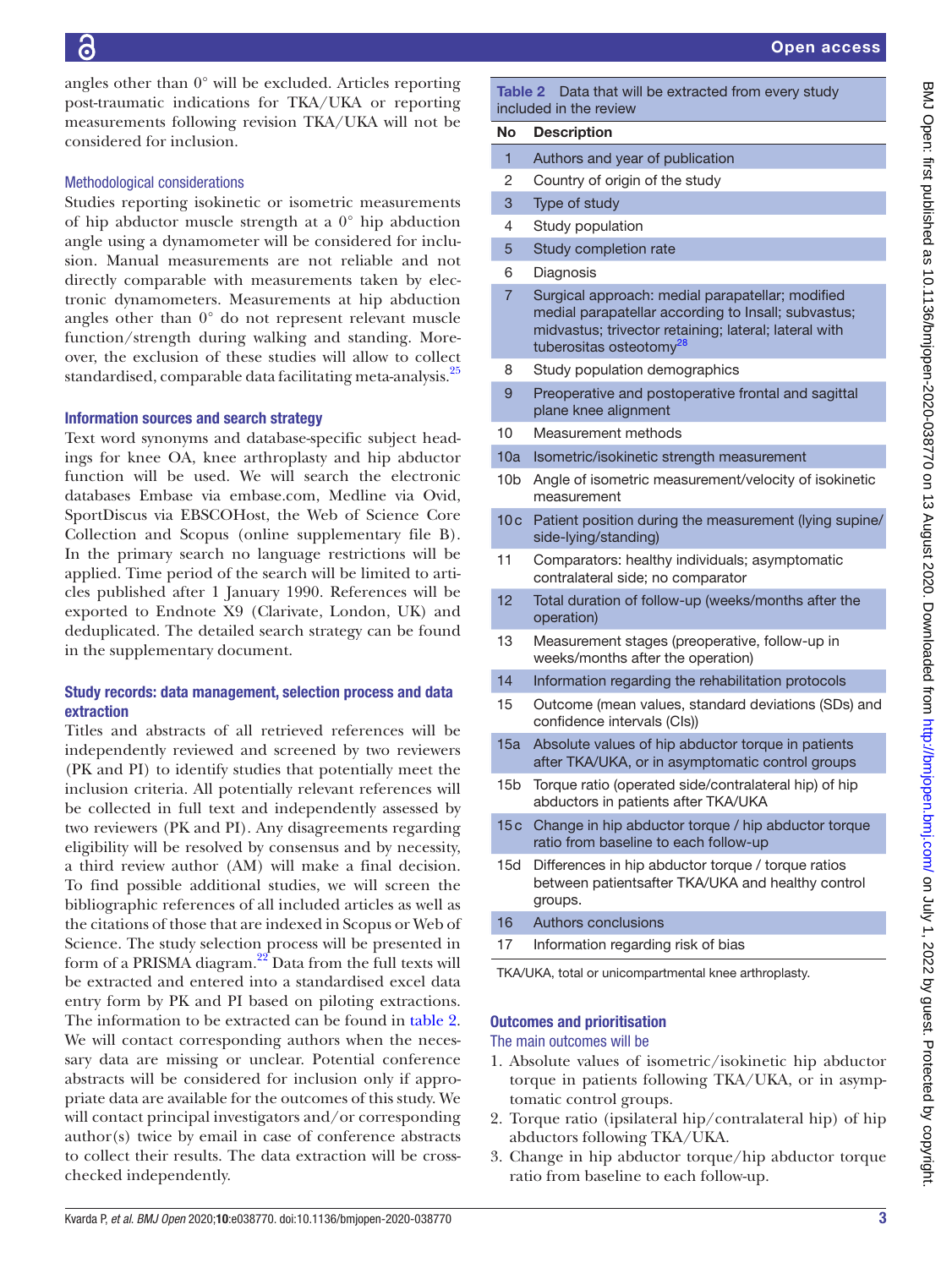4. Differences in hip abductor torque/torque ratio between patients after TKA/UKA and healthy control groups.

# The secondary outcomes will be

- 1. Surgical approaches/methods of TKA/UKA.
- 2. Preoperative and postoperative knee alignment.
- 3. Patient characteristics.
- 4. Rehabilitation programmes after TKA/UKA.

# Risk of bias in individual studies

To minimise bias, articles meeting the inclusion criteria will be assessed by two reviewers (PK and PI) independently using a modified version of the Newcaste-Ottawa Scale  $(NOS)^{26}$  $(NOS)^{26}$  $(NOS)^{26}$  [\(online supplementary file C](https://dx.doi.org/10.1136/bmjopen-2020-038770)). According to the modified NOS, each study will be valued with 1–6 stars where higher scores indicate higher level of quality. No separate tool will be used to assess the risk of bias of randomised control trials because we do not extract estimates of treatment differences from RCTs but use these as a source for cohort data.

### Data synthesis

We will extract any quantitative and descriptive data from all eligible studies according to the main outcomes (mean, median, etc), on the population (SD, IQRs, percentile), on measurements (standard errors, CI, p values, sample size), as well as the secondary outcomes for both purposes (systematic review and meta-analyses). Furthermore, all details specific to the review question will be extracted. If the information is available for several time points, the data will be extracted for all time points. The data will be presented in tabular format. Visual inspection of the forest plots and  $I^2$  test will be used to assess heterogeneity between studies. Depending on availability of appropriate data for comparable specific patient groups with same measurement method in different studies, metaanalyses will be performed on these data. Meta-analysis will be based on random effects and the results will be illustrated by forest plots. Where statistical pooling is not possible, the findings will be presented in narrative form. Meta regression and subgroup-specific meta analyses will be conducted to investigate the effect of time since TKA/ UKA and measurement type (isokinetic or isometric) on different outcomes. In case that outcomes are not reported directly but indirect information is available on side specific or time point-specific results, the available information will be transformed accordingly. In case of sufficient information, these analyses will be extended to patient characteristics, surgical approach, subtype of prostheses or rehabilitation programme.

### Meta-bias(es)

Funnel plots will be used to asses publication bias in our meta-analysis, presenting effect sizes plotted against their SEs or precisions. To avoid subjective visual inspection of the graph, Egger's regression test will be used to assess the asymmetry. Egger's test regresses the standardised

effect sizes on their precisions. In the absence of publication bias, the regression intercept is expected to be zero.

### Confidence in cumulative evidence

Grading of Recommendations Assessment, Development and Evaluation system will be applied. $27$  The confidence of evidence of the investigated study can be downgraded according to the following factors: study limitations, inconsistency of results, indirectness of evidence, imprecision, publication bias. Criteria for upgrading are the following: large magnitude of effect, evidence of a doseresponse effect and all possible confounding factors taken into account. After the grading process, the quality of evidence for each outcome will be rated as high, moderate, low or very low.

### Ethics and dissemination

This study is a protocol for a systematic review and meta-analysis. No human participants will be recruited. No ethics approval is needed. The study results will be published in a peer-reviewed journal and as conference presentation.

#### Author affiliations

<sup>1</sup>Department of Orthopaedics and Traumatology, University Hospital Basel, Basel, **Switzerland** 

<sup>2</sup>Department of Orthopaedic Surgery and Traumatology, Kantonsspital Baselland, Bruderholz, Basel-Landschaft, Switzerland

<sup>3</sup>Department of Clinical Research, University of Basel, Basel, Switzerland 4 Department of Biomedical Engineering, University of Basel, Basel, Switzerland 5 Department of Spine Surgery, University Hospital of Basel, Basel, Switzerland <sup>6</sup>University Medical Library, University Library of Basel, Basel, Spiegelgasse, **Switzerland** 

#### Twitter Peter Kvarda [@Kvarda](https://twitter.com/Kvarda)

Contributors The following work has been developed in contribution of each coauthor. The manuscript underwent several revisions with substantial contributions provided by each coauthor. PI, PK and AM will perform this systematic review and meta-analysis. The protocol has been registered in PROSPERO by PK. The search strategy was designed by CA-H. CN reviewed the protocol and was responsible for the strategy of data synthesis. CE cooperated in study design development, as well as in manuscript editing. All authors gave final approval of the manuscript prior to submission.

Funding This study will be funded by the Department of Orthopaedics and Traumatology of the University Hospital of Basel, the Foundation for Funding Science and Education at the Department of Surgery at the University of Basel, Swiss Orthopaedics, Merian Iselin Foundation and Deutsche Arthrose-Hilfe e.V.

Disclaimer The funding sources had no involvement in any aspect of this study.

Patient and public involvement Patients and/or the public were not involved in the design, or conduct, or reporting, or dissemination plans of this research.

Patient consent for publication Not required.

Provenance and peer review Not commissioned; externally peer reviewed.

Open access This is an open access article distributed in accordance with the Creative Commons Attribution Non Commercial (CC BY-NC 4.0) license, which permits others to distribute, remix, adapt, build upon this work non-commercially, and license their derivative works on different terms, provided the original work is properly cited, appropriate credit is given, any changes made indicated, and the use is non-commercial. See: [http://creativecommons.org/licenses/by-nc/4.0/.](http://creativecommons.org/licenses/by-nc/4.0/)

#### ORCID iD

Peter Kvarda<http://orcid.org/0000-0002-1623-4712>